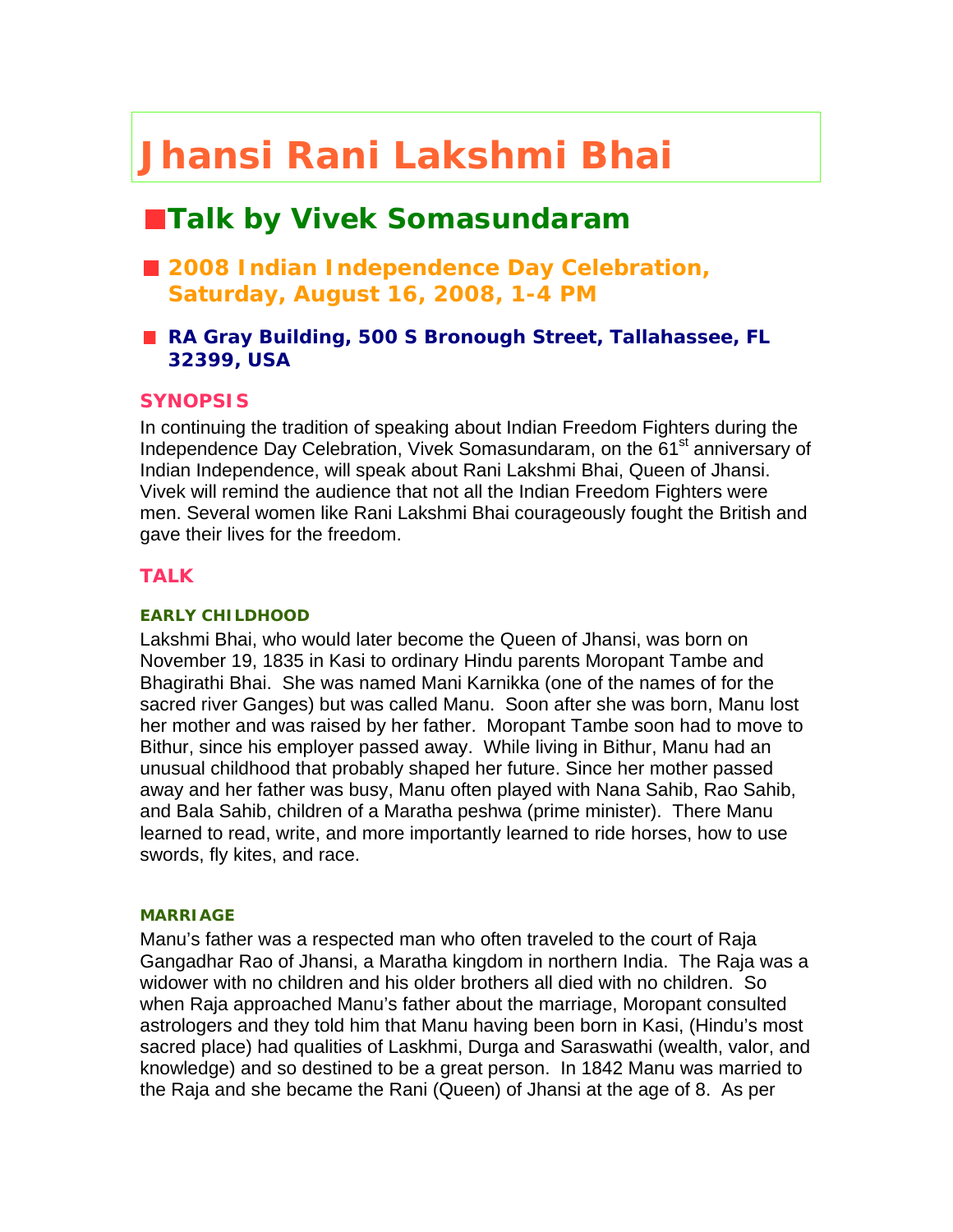Indian royal tradition Manu was given a new name and it was Lakshmi Bhai and then onwards she was called by Rani Lakshmi Bhai of Jhansi. There is a legend that says that during her wedding she ordered the priest to tie her robe properly to that of her husband when she saw it was not being done correctly. People of Jhansi were shocked to learn her courage and started to accept her as their queen immediately.

#### **QUEEN of JHANSI**

In 1851 Lakshmibhai gave birth to a baby boy but the child died within few months. Sad things continued for the young Queen. In 1853 Raja Gangadhar became very ill. Since it was an Indian royal tradition to pass-on the kingdom to a male child and since their only male child had died, people close to the king requested that the King and Queen adopt a male child. The King was hesitant at first but agreed to adopt Damodar Rao, a child from his extended family. All the while the King was worried that British East India Company which was expanding may not accept their adopted child. During this time Governor General Marquess of Dalhousie was in charge of the India. So the king and queen have specifically asked British Major Ellis and Captain Martin to be present for the adoption ceremony. Shortly following the adoption and on that day the King died. The Queen was only eighteen years old and with a small child.

#### **DIFFICULT TIMES**

Even though Raja of Jhansi had a reasonably good relationship with the British, the British wanted to take over the kingdom of Jhansi. In order to do that they used a rule called "Doctrine of Lapse". According to this rule if an Indian king died without an heir, the kingdom will be governed directly by the British Government. The Queen appealed to the British that she should continue to rule the kingdom until her son came of age. However, the British didn't accept her argument or the adoption of the child, even though it was done in presence of British officers and while the king was still alive. All the appeals of the Queen were ignored at all levels. The British wanted the queen to retire, take a pension and live in a bungalow. Her husband's property would be taken by the British leaving her with little money; the people of Jhansi would also loose all the jobs and security they had enjoyed. The people of Jhansi and Queen were very upset. But, during all this time the Queen was training herself the people of Jhansi for warfare.

#### **FIRST INDIAN WAR OF INDEPENDENCE**

While this was happening in Jhansi, on May 10, 1857 the Sepoy (soldier) Mutiny of India started in Meerut. This incident will become the starting point for the first war of Indian Independence. The mutiny started because both the Hindu and Muslim soldiers resented the fact their new bullets for their Enfield riffles were coated with pig/cow fat. It was offensive to both religions. But British insisted on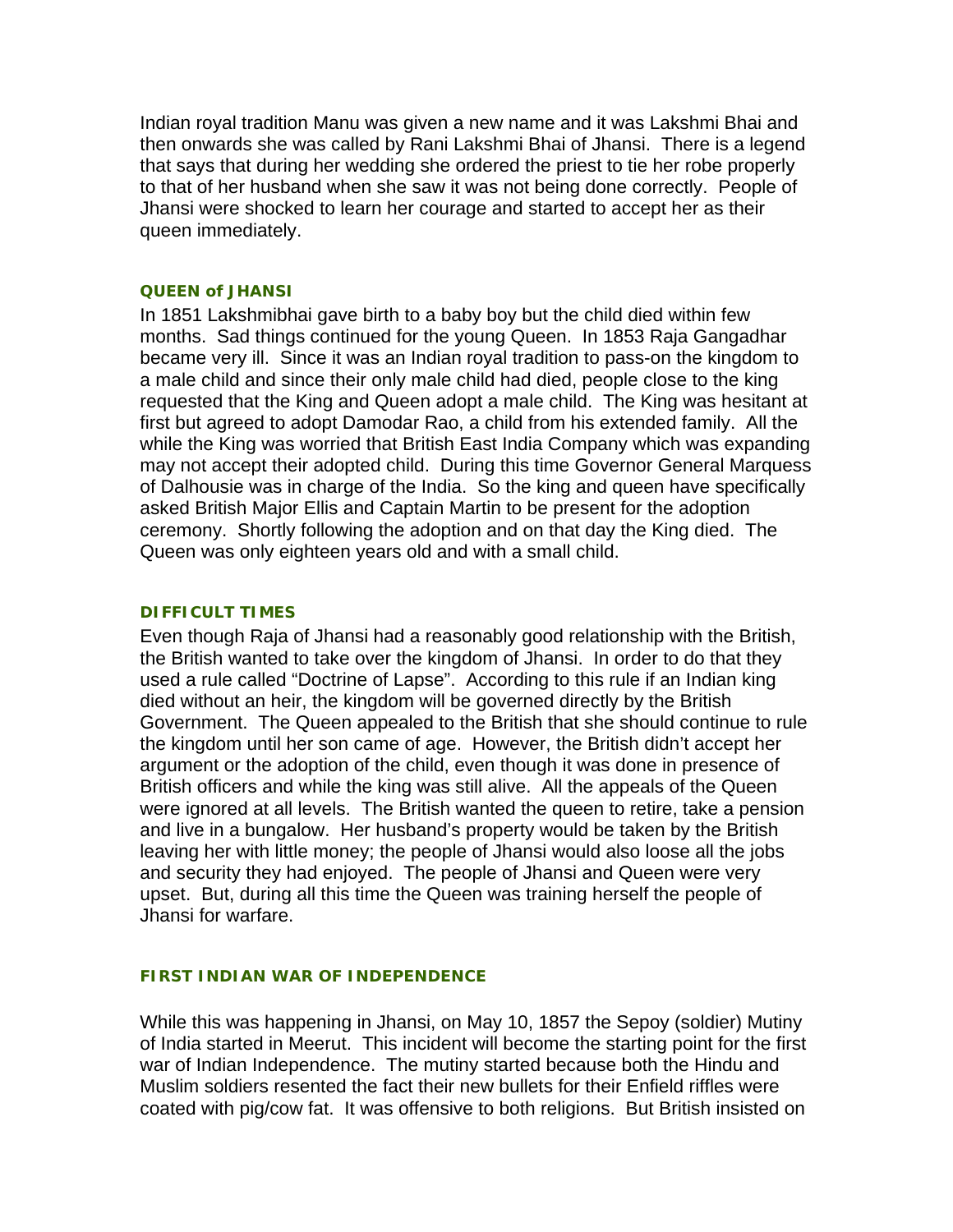the use (due to the bullets range and precision) and started to reprimand anyone who disobeyed. In addition, there was genuine desire to be freed from the British Empire. But unfortunately, during this rebellion several British men, women, and children were killed by the people of India. The rebellion started to spread from Meerut through the Gangetic plain since many Hindu priests had predicted it. The British became very concerned and wanted to quickly end the rebellion.



#### **DEATH OF THE QUEEN**

The kingdom of Jhansi was located in an important intersection between Delhi, Lucknow, and Allahabad and Queen of Jhansi became one of the persons involved in the rebellion. She was already upset with treatment she was receiving from the British, so she issued a proclamation to both Hindus and Muslims to fight against the British. In 1857 the Queen successfully defended Jhansi from the neighboring Rajas of Datia and Orchha. In 1858 the British soldiers started to advance toward Jhansi and later that year put a siege on the city. Soon the city would fall and many people will die. However, Rani fought courageously and escaped disguised as a man taking her young son with her.